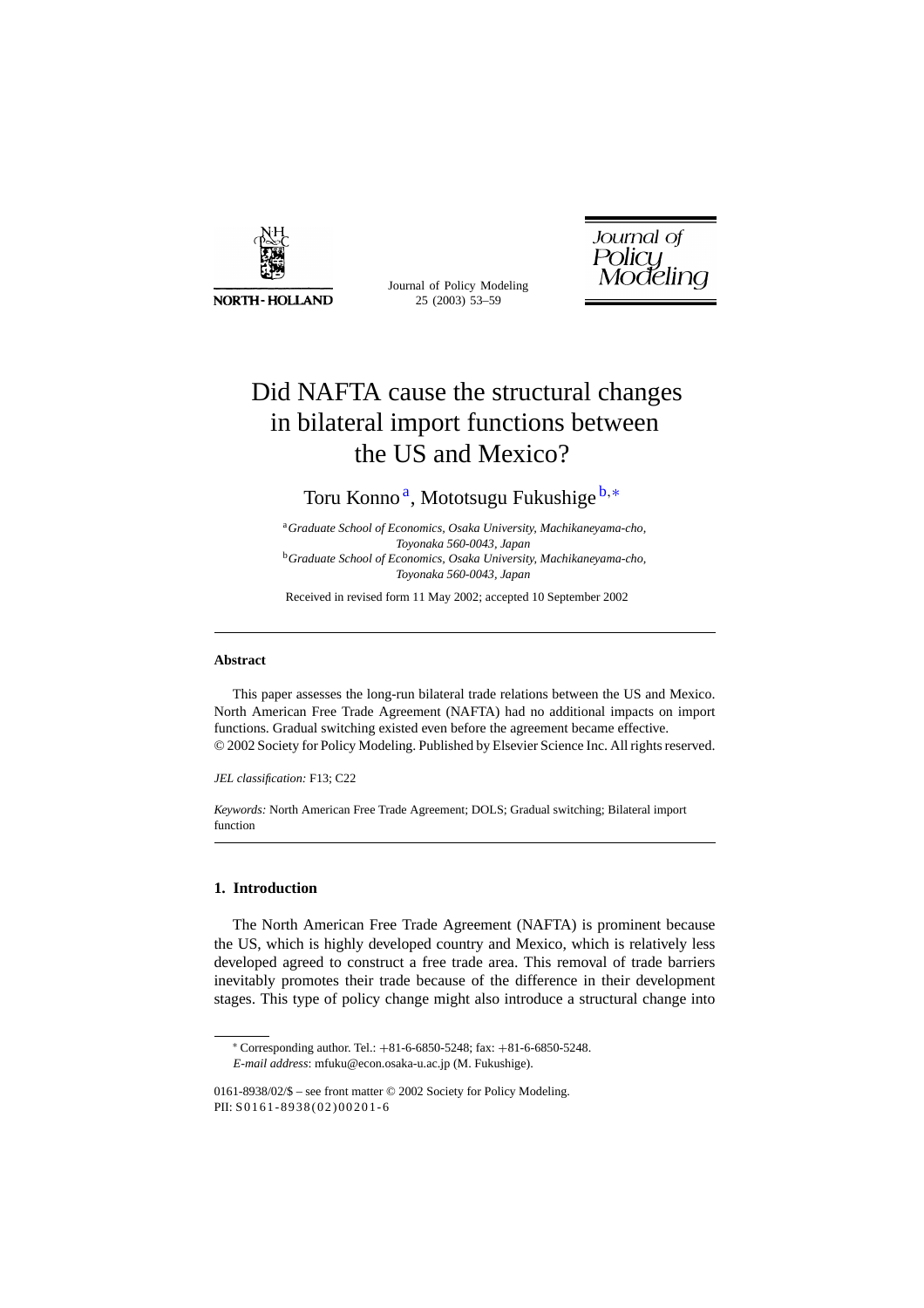their trade patterns. Of course, many researchers study NAFTA, but most neglect the possibility of gradual switching along with the phased reduction of tariffs (e.g., [Casario \(1996\)\).](#page--1-0) This paper assesses the long-run relations in the import functions between the US and Mexico, applying the Dynamic Ordinary Least Squares (DOLS) method by [Stock and Watson \(1993\)](#page--1-0) together with the gradual switching model by [Ohtani and Katayama \(1985\)](#page--1-0) and [Ohtani, Kakimoto, and Abe](#page--1-0) [\(1990\), f](#page--1-0)or each country's long-run import function.

#### **2. Modeling import functions**

We modify [Marquez's \(1990\)](#page--1-0) bilateral import function and use domestic income, domestic price, foreign price and exchange rate as determinants of bilateral imports. The general foreign export price is used as the foreign price because exact export prices for each country were unobtainable. The bilateral import function from country A to county B is specified as follows:

$$
M_t^A = \alpha_1 + \alpha'_1 \lambda_t + (\beta_1 + \theta_1 \lambda_t) \ln Y_t^A + (\beta_2 + \theta_2 \lambda_t) \ln \text{PD}_t^A
$$
  
+  $(\beta_3 + \theta_3 \lambda_t) \ln \text{PX}_t^B + (\beta_4 + \theta_4 \lambda_t) \ln \text{EX}_t^A$   
+ 
$$
\sum_{j=-k_1}^{k_2} (\gamma_j + \gamma'_j \lambda_t) \Delta \ln Y_{t-j}^A
$$
  
+ 
$$
\sum_{j=-k_3}^{k_4} (\delta_j + \delta'_j \lambda_t) \Delta \ln \text{PD}_{t-j}^A + \sum_{j=-k_5}^{k_6} (\zeta_j + \zeta'_j \lambda_t) \Delta \ln \text{PX}_{t-j}^B
$$
  
+ 
$$
\sum_{j=-k_7}^{k_8} (\eta_j + \eta'_j \lambda_t) \Delta \ln \text{EX}_{t-j}^A + \varepsilon_t
$$
 (1)

where  $M_t^A$  is the import quantity of country A from B,  $Y_t^A$  the real income of country A,  $PD_t^A$  the domestic price (Producer Price Index) of country A,  $PX_t^B$  the export price of country B,  $EX_t^A$  the exchange rate (per country B's currency), and  $\varepsilon_t$  the error term. Here, the difference is represented by  $\Delta$ .  $\lambda_t$  is a variable that called "shift variables" in this paper, which represents a gradual switching of the coefficients. The gradual switching model proposed by [Ohtani and Katayama](#page--1-0) [\(1985\)](#page--1-0) and [Ohtani et al. \(1990\),](#page--1-0) is simplified by fixing the end point at the forth quarter of 2008 (2008(4)) when the agreement becomes mature, and modifying its transition pattern as follows,

$$
\lambda_t = \begin{cases}\n0 & \text{for } t = 1, 2, ..., t_1^* \\
\left\{\frac{t - t_1^*}{t_2 - t_1^*}\right\}^Z & \text{for } t = t_1^* + 1, ..., t_2 \\
1 & \text{for } t = t_2 + 1, ..., T,\n\end{cases}
$$
\n(2)